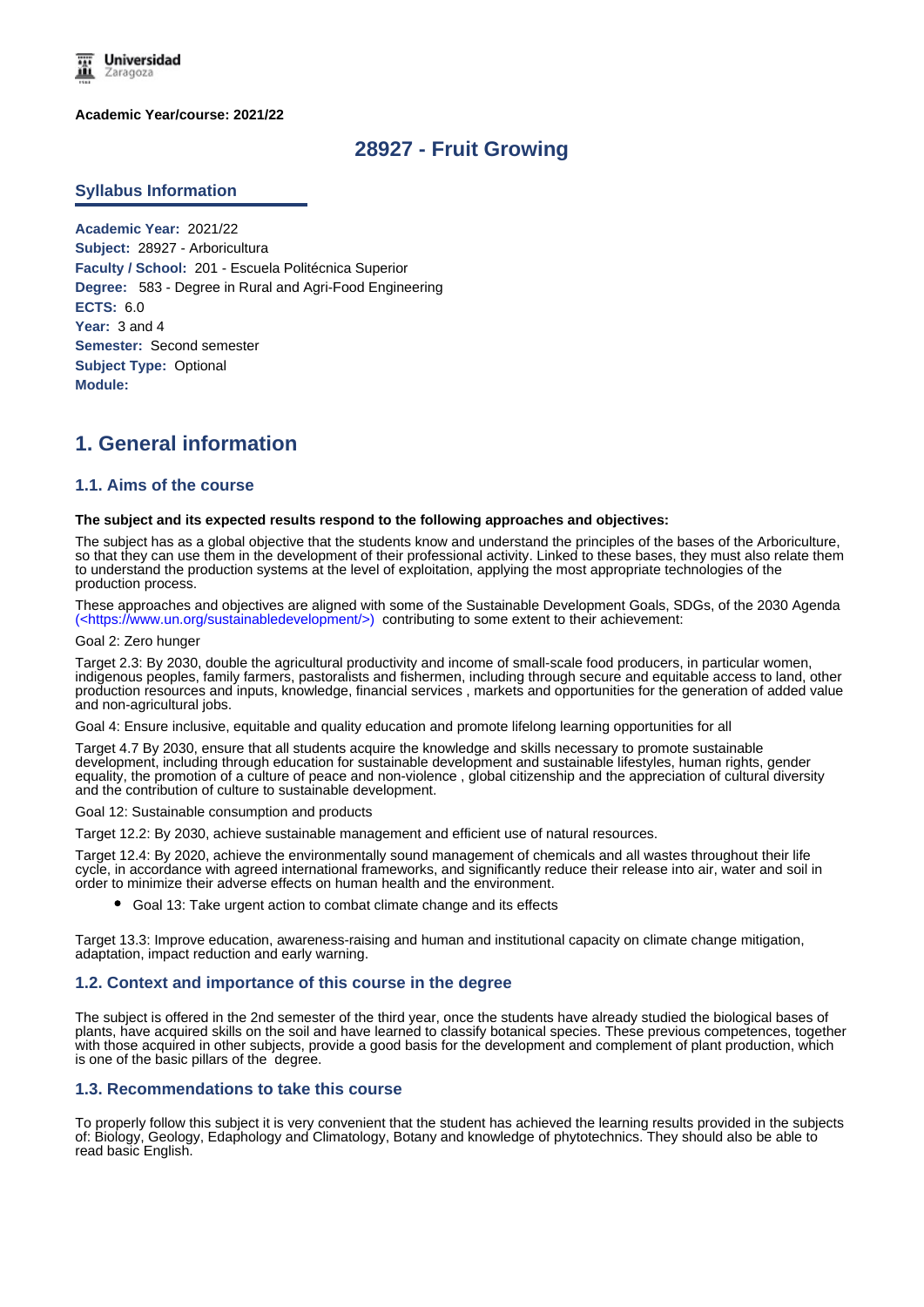# **2. Learning goals**

## **2.1. Competences**

## **By passing the subject, the student will be more competent to...**

Generic (cross-sectional)

-CB.4. That students can transmit information, ideas, problems and solutions to both a specialized and non-specialized audience

-CB.5. That students have developed those learning skills necessary to undertake further studies with a high degree of autonomy

-CG.2. That students have the ability to use information and communication technologies applied to their field of work.

-CG.3. That students have the ability to work as a team. Specific

-CE.23 Capacity to know, understand and use the principles of plant production technologies: agro-energy production and exploitation systems.

-Knowledge of woody species and their ecological environment.

-Analysis of woody crop production systems.

-Management of woody crop plantations.

## **2.2. Learning goals**

## **The student, to overcome this subject, must demonstrate the following results...**

Arboriculture must provide the student with sufficient knowledge about useful agronomic techniques and enable him to interpret the effects of various production techniques in the face of real and concrete situations, with sensitivity to environmental issues. These results are linked to SDGs 4.7, 12.2, 12.4, 13.3.

Likewise, the student must know the bases of Arboriculture, develop the capacity for analysis to identify, quantify and propose solutions to solve problems of the management of fruit trees, of the different cultivation techniques, as well as demonstrate the ability to apply knowledge in practice. These results are linked to SDGs 2.3, 4.7, 12.2, 12.4.

The student will show their ability to perform individual tasks, teamwork and practice reports; making appropriate use of ICT (word processor, spreadsheet, bibliographic searches on the Internet ...) in the different teaching activities proposed. This result is linked to SDG 4.7

Intertwined, in a transversal way, to these learning outcomes are all the objectives and goals of the SDGs mentioned in point 1.1, which are the most linked to this subject.

## **2.3. Importance of learning goals**

The competences acquired in this subject are relevant because they allow to understand the agronomic aspects of the productive process and to develop the student's capacity to manage the influence of the ecological environment for the development and fruit production, as well as the planning of the cultural practices necessary to obtain the quality appropriate to the production objectives set.

# **3. Assessment (1st and 2nd call)**

## **3.1. Assessment tasks (description of tasks, marking system and assessment criteria)**

## **The student must demonstrate that he/she has achieved the expected learning outcomes through the following assessment activities:**

The subject of Arboriculture will be evaluated by means of the realization of a global test (equal in the two announcements) that will be divided into the following sections:

- 1. Test written at the end of the semester, according to the syllcle of the subject and according to the calendar of exams of the EPS
- 2. Written and oral presentation of the two course papers.
- 3. Resolution of the questionnaires maintained in Moodle.

## **Evaluation Criteria**

The evaluation system will be the same in all calls proposed by the Center and will include the acquisition of knowledge, skills and attitudes specific to the subject.

To pass the subject it will be necessary to achieve a minimum score of 4 points out of 10 in section 1. If the minimum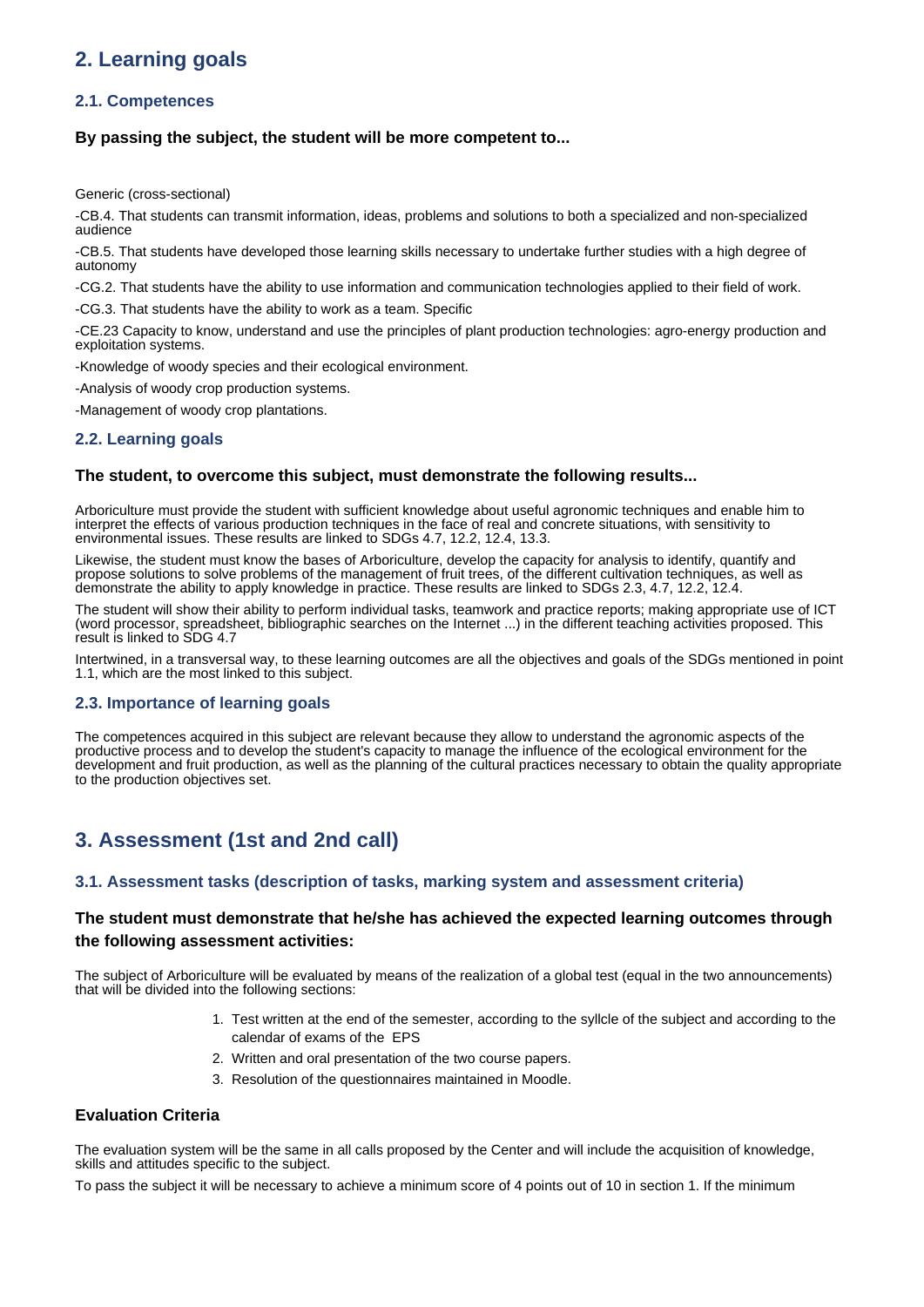requirements are not reached in the activities of evaluation of the subject will not be considered approved, although the final grade averaged, is equal to or greater than 5. In that case the note which shall appear in the minutes shall be suspended with the qualification of the test referred to in paragraph 1.

**1.** Global face-to-face test written at the end of the semester (60%), according to the syllcle of the subject and according to the calendar of exams of the EPS. It must be approved in the call because no note is kept of any section for the next call. The test consists of:

**1.1.**  Test-type questions, which will consist of several multiple choice questions so that each of the answered correctly will be assigned a positive score, and the one answered erroneously, will be rated with a negative score, while the unanswered ones will be scoredn with 0 points

**1.2.**  Short questions to be developed in which the accuracy of the answer and the order in the drafting will be assessed. Every completely correct answer will be rated positively, while completely wrong answers do not qualify in this section.

**1.3.** Examination "de visu" of aspects related to the subject studied throughout the semester.

**2.** Elaboration of the memory, exhibition and public defense of two practical works on the effects of a cultivation technique in the fruit crop.

The report will be made individually. This report must be prepared following the guidelines and the format of presentation that will be marked in the practical program of the asignatura at the beginning of course. The work will be exposed and defended by each student in practical session, in which the author must intervene to explain and argue some of the points contained in the report, debate them and discuss them with the rest of the participants (teacher and students). The time available for the presentation and defense of the topic during the sessions will be 5-10 minutes. The list of works and the date of defense will be provided at the beginning of the course along with the calendar of the rest of the teaching activities of the subject.

The works presented will go through anti-plagiarism tools before their correction, leaving as not presented the one that presents a high level of copy. Both the written memory and the presentation and its defense will be evaluated according to the following criteria: clarity and order of memory, ability to work, ability to adequately transmit information during the presentation, and ability to debate during the defense of the chosen topic. These evaluation criteria will accredit the achievement of the CG 5 learning competence.

The grade obtained in this evaluation will be maintained for the second call, in the case of not passing the first. The evaluation of this test will represent 30% of the final grade.

1. The resolution of all the questionnaires that appear in the Moodle of the asignatura, related to each topic and reading, can be solved, assuming a 10% of the final note.

Students who, having passed, want to upload grade and all those students who do not submit the report on the agreed date, must take an individual written test on the same day that appears in the calendar of exams of the EPS on the contents of practices and papers presented.

In relation to the SDGs, and in particular to targets 2.3, 12.2, 12.4, and 13.3, the theoretical and practical basis is included in the various sections of the evaluation, with the activity of preparing the work of progress being the activities most committed to targets 12.2 and 12.4. While the questions derived from the laboratory practices are oriented, in addition, to the goal 2.3.

# **4. Methodology, learning tasks, syllabus and resources**

## **4.1. Methodological overview**

### **The learning process that has been designed for this subject is based on the following:**

### Theoretical sessions

They will consist of expository and participatory lessons. Cabinet and laboratory practices. These will be demonstrative-active-interrogative activities in which students will learn various techniques and procedures and train their ability to observe, analyze and critically.

### Practices in greenhouse, field and laboratory

They are guided practical activities, the content is about applied aspects of the theoretical sessions. These activities will be carried out in the facilities of the Higher Polytechnic School, both in the greenhouse, laboratory or in the field of practice. These are participatory-active interrogative activities.

### Special practice

It will consist of visits to various companies where the student can observe and analyze some of the contents and processes studied in the theoretical classes to test their ability to observe, analyze and synthesis. These are purely participatory-active interrogative activities.

#### **Tutorials**

These are sessions, at the request of the students, to solve any type of doubts both of the theoretical sessions and of the practices. In particular, they are highly recommended to focus the preparation of practice work; in this case they will consist of at least one scheduled tutoring.

### Non-Face-to-Face Activities

They consist of the reading and understanding of the theoretical knowledge material and the resolution of the exercises proposed during the theory, practices and field sessions. These activities will be carried out with full hourly freedom.

### **Tacts**

Preparation and conduct of exams. It includes the oral presentation of the internship papers.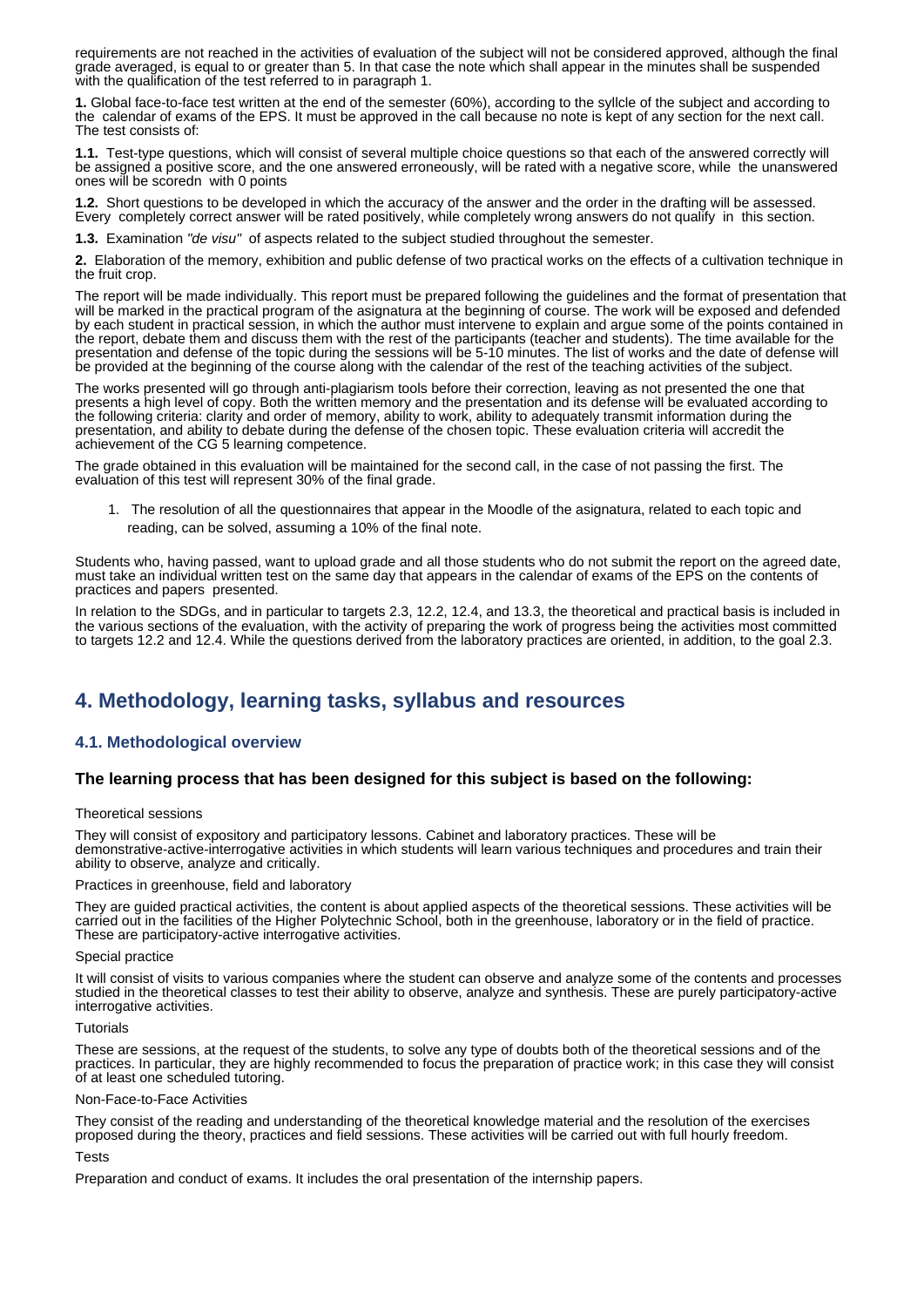## **4.2. Learning tasks**

The subject consists of 30 face-to-face hours of master class that will be taught on a regular basis during the 15 weeks of duration of the semester, 6 face-to-face hours dedicated to the resolution of problem and cases, 14 face-to-face hours dedicated to the realization of practices in laboratory, greenhouse or practice plot, 7 face-to-face hours of visit to fruit farms or fruit fair. The coursework is divided into a tutored session (2 h) and the exposition of the same (1 h).

## **4.3. Syllabus**

The course will address the following topics:

Theoretical program

1. Interactive lectures (activity type 1) ? 30 hours/student

Module I ? Morphology and physiology of fruit trees

I.1 Morphology of fruit trees

I.2 Blooming to ripening - cycles

- Module II ? Multiplication of fruit trees
	- II.1 Sexual and asexual multiplication (micropropagation)
	- II.2 Asexual multiplication (layers and rootstocks)

II.3 Grafts

- Module III ? Planting techniques
	- III.1 Soil and climate
	- III.2 Planting techniques

Module IV ? Fruit tree cultivation techniques

- IV.1 Pruning and thinning out
- IV.2 Shape pruning
- IV.3 Soil maintenance
- IV.4 Fertilization
- IV.5 Irrigation
- IV.6 Pest and disease control
- IV.7 Harvesting and storage
- Module V ? Regulations
	- V.1 Organic production, integrated production and CMO in fruits

## Content of practical sessions

- 2. Resolution of problems and cases (activity type 2) ? 6 hours/student
	- i.1 Selection of growing areas through GIS
	- i.2 Strategical alternatives
- 3. Laboratory practice (activity type 3) ? 14 hours/student
	- a.1 Description and identification of fruit trees
	- a.2 Fruit quality
	- a.3 Pruning and pruning systems
	- a.4 Sexual and asexual multiplication
	- a.5 Grafts
	- a.6 Pest and disease control
- 4. Special practice (activity type 4) ? 6 hours/student

Given the importance of direct contact with fruit culture, an external visit has been scheduled for students to know orchards with different production goals.

5. Tutorials, revision, and presentation of projects (activity type 6) ? 4 hours/student

6. Teaching project (activity type 6) ? 16 hours/student

Preparing and presenting a practical project (workshop type). The topics for this activity will be suggested at the beginning of the course.

7. Study (activity type 7) ? 74 hours/student

The global final test in accordance with the Regulation of Learning Assessment Standards of the University of Zaragoza.

## **4.4. Course planning and calendar**

## **To-face sessions and presentation of papers**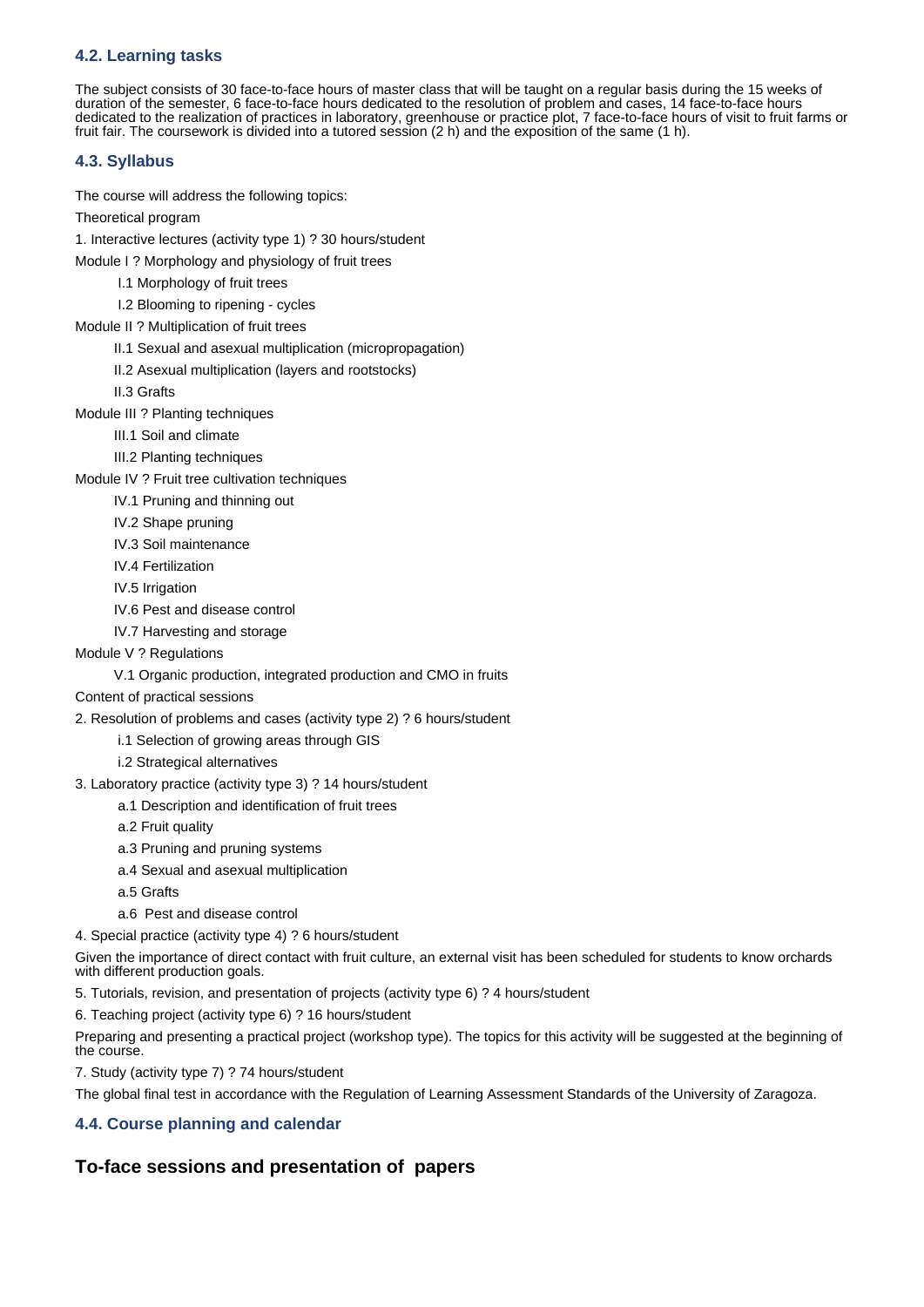| Tipo actividad /<br>Semana | 1                | $\boldsymbol{2}$ | $\sqrt{3}$     | $\overline{\mathbf{4}}$ | $\sqrt{5}$       | $\,6\,$          | $\boldsymbol{7}$ | $\,8\,$          | $\boldsymbol{9}$ | $10\,$    | 11               | 12<br>(1)               | 13             | 14               | 15               | 16           |
|----------------------------|------------------|------------------|----------------|-------------------------|------------------|------------------|------------------|------------------|------------------|-----------|------------------|-------------------------|----------------|------------------|------------------|--------------|
| Actividad<br>Presencial    |                  |                  |                |                         |                  |                  |                  |                  |                  |           |                  |                         |                |                  |                  |              |
| Teoría                     | $\sqrt{2}$       | $\boldsymbol{2}$ | $\sqrt{2}$     | $\overline{2}$          | $\overline{2}$   | $\boldsymbol{2}$ | $\boldsymbol{2}$ | $\sqrt{2}$       | $\sqrt{2}$       |           | $\boldsymbol{2}$ | $\overline{\mathbf{4}}$ |                | $\boldsymbol{2}$ | $\overline{2}$   | $\sqrt{2}$   |
| Problemas                  |                  |                  |                |                         |                  |                  |                  |                  |                  |           |                  |                         |                | $\overline{c}$   | $\overline{c}$   |              |
| Prácticas<br>laboratorio   | $\overline{c}$   | $\mathbf 2$      |                | $\overline{c}$          |                  | $\sqrt{2}$       | $\boldsymbol{2}$ |                  | $\boldsymbol{2}$ |           | $\boldsymbol{2}$ |                         |                |                  |                  |              |
| Trabajos en<br>grupo       |                  |                  | $\overline{c}$ |                         |                  |                  |                  |                  |                  |           |                  |                         |                |                  |                  |              |
| Salidas de<br>prácticas    |                  |                  |                |                         |                  |                  |                  | $\overline{4}$   |                  |           |                  |                         | $\overline{4}$ |                  |                  |              |
| <b>Tutorías ECTS</b>       |                  |                  |                |                         |                  |                  |                  |                  |                  |           |                  |                         |                |                  |                  |              |
| Evaluación                 |                  |                  |                |                         |                  | 1                |                  |                  |                  |           |                  |                         |                |                  |                  | $\mathbf{1}$ |
| Actividad No<br>presencial |                  |                  |                |                         |                  |                  |                  |                  |                  |           |                  |                         |                |                  |                  |              |
| Trabajo<br>individual      |                  |                  |                | $\overline{c}$          | $\overline{c}$   |                  | $\overline{c}$   | $\boldsymbol{2}$ | $\sqrt{2}$       |           | $\overline{2}$   | $\overline{2}$          | $\overline{c}$ |                  |                  |              |
| Trabajo en<br>grupo        | 5                | $\sqrt{5}$       | $\sqrt{5}$     | $\sqrt{5}$              | $\sqrt{5}$       | $\sqrt{5}$       | $\sqrt{5}$       | $\sqrt{5}$       | $\sqrt{5}$       |           | $\overline{4}$   | 5                       | $\overline{5}$ | $\sqrt{5}$       | $\sqrt{5}$       | $\sqrt{5}$   |
| <b>TOTAL</b>               | $\boldsymbol{9}$ | 9                | 9              | 11                      | $\boldsymbol{9}$ | $10$             | 11               | 13               | 11               | $\pmb{0}$ | $10$             | 11                      | 11             | $\boldsymbol{9}$ | $\boldsymbol{9}$ | 8            |

The approximate temporal distribution is shown in the attached table, taking into account that the exits to the agricultural holdings will be conditioned on the availability of the holdings to be visited.

### (1) Wednesday, April 27, will follow Monday's schedule

All the teaching material used by the teacher in the theoretical and practical classes will be available to the students in the Reprography Service of the Higher Polytechnic School and in the Moodle platform well in advance.

The teaching activities of the subject include the realization of works, with the advice and tutoring of the teacher, in which the characteristics of the written report, the clarity, order and the ability to answer the questions that arise during the oral presentation before the teacher and the rest of the group will be valued. The date of public defense of these works will be provided at the beginning of the course along with the calendar of the rest of the teaching activities.

The written test will be carried out on the dates set by the center for each call.

## **4.5. Bibliography and recommended resources**

- **BB** Agustí Fonfría, Manuel. Fruticultura / Manuel Agustí. Madrid : Mundi-Prensa, 2004
- **BB** Baldini, Enrico. Arboricultura general / Enrico Baldini ; versión española de José de la Iglesia González. Madrid : Mundi-Prensa, 1992
- **BB** Gil Salaya, Gonzalo F. Fruticultura : el potencial productivo : crecimiento vegetativo y diseño de huertos y viñedos / Gonzalo F. Gil Salaya. 2ª ed. Santiago : Alfaomega : Ediciones Universidad Católica de Chile, cop. 1999
- **BB** Gil Salaya, Gonzalo F. Fruticultura : la producción de fruta : fruta de climas templado y subtropical y uva de vino / Gonzalo F. Gil Salaya. Santiago, Chile : Ediciones Universidad Católica de Chile, 2000
- **BB** Gil-Albert Velarde, Fernando. El cultivo de las plantaciones frutales / Fernando Gil-Albert Velarde. Madrid : Mundi-Prensa, 2015
- **BB** Gil-Albert Velarde, Fernando. Tratado de arboricultura frutal. Vol. I, Morfología y fisiología del árbol frutal / Fernando Gil-Albert Velarde. 3ª ed. rev. Madrid : Ministerio de Agricultura, Pesca y Alimentación : Mundi-Prensa, 1991